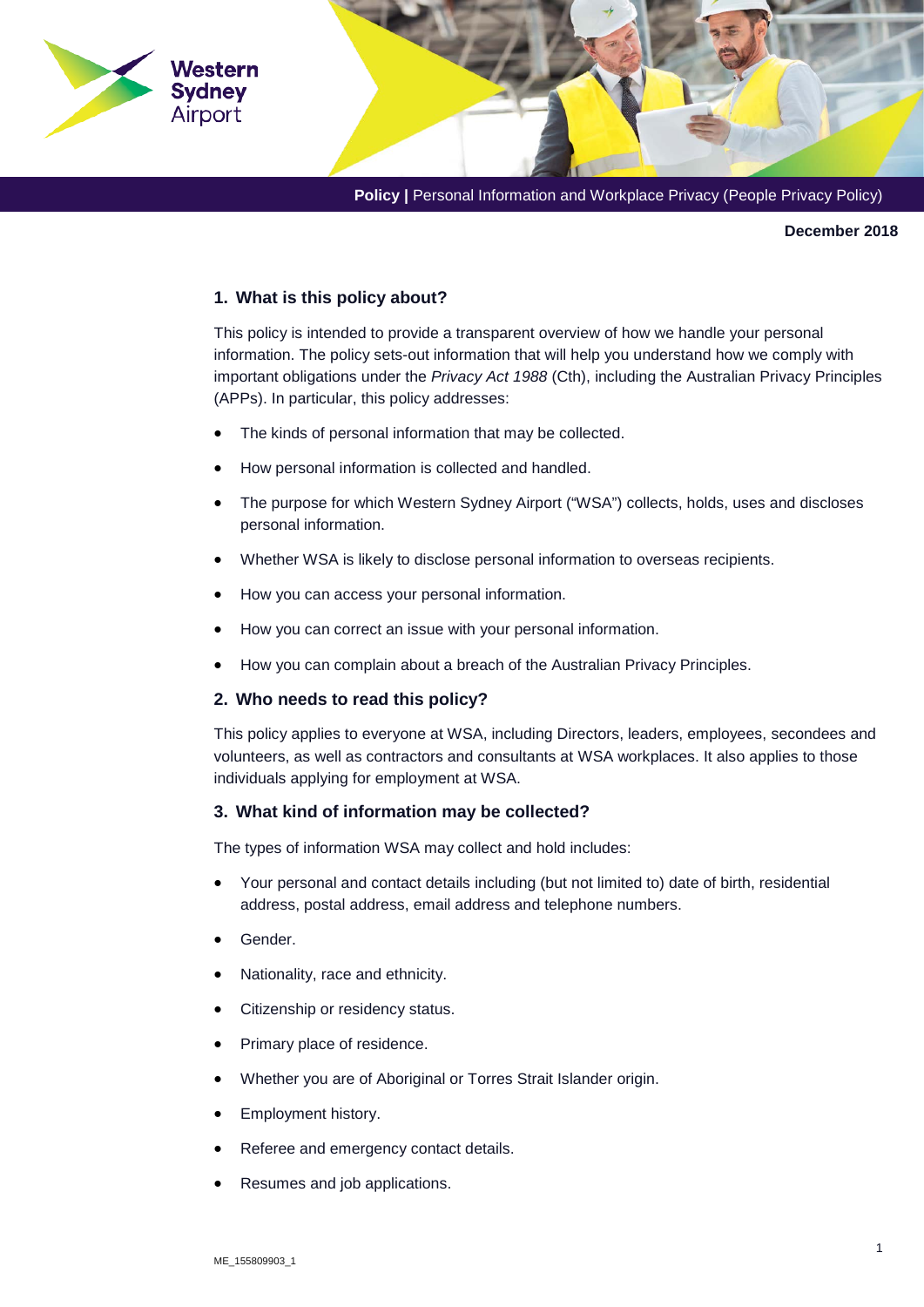

**December 2018** 

- Employment contracts, and other records relating to employment and contractor engagement.
- Salary and leave records.
- Superannuation, taxation and banking details.
- Medical certificates and health related information.
- Information relating to training and performance.

### **4. How is your information collected and handled?**

WSA will always carefully consider whether it is necessary to collect and hold personal information in order to properly carry out its operations.

WSA may collect your personal information in a variety of ways. Typically, WSA collects personal information from you directly. For example, this may be in circumstances where you provide personal information during a job-application, during the onboarding process, through payroll or enrolling in benefits or services.

Other times WSA may collect your personal information from other persons such as leaders, supervisors, recruitment agents, and previous employers. WSA will collect information from a third party when it is unreasonable or impracticable to collect it from you directly, or when you have given us permission to do so (for example when you supply us with details of employment referees).

Some of the information WSA collects may be sensitive information. WSA will only collect sensitive information with your consent and will endeavour to ensure that it only collects sensitive information where the information is reasonably necessary for, or related to, one or more of WSA's functions or activities.

### **5. For what purpose is your personal information collected and handled?**

WSA collects and handles information for the purposes of properly managing all of its people, operations and business affairs. This includes:

- Recruitment and contracting.
- Facilitating communications and interactions with you, including (but not limited to) responding to your queries or complaints.
- Maintaining a relationship with you.
- Achieving our workforce targets/initiatives (local employment, diversity and learning workers).
- Reporting obligations to the Australian government.
- Ensuring you are provided your proper entitlements such as salary, superannuation and leave.
- Where WSA reasonably requires information for a particular function or activity of WSA.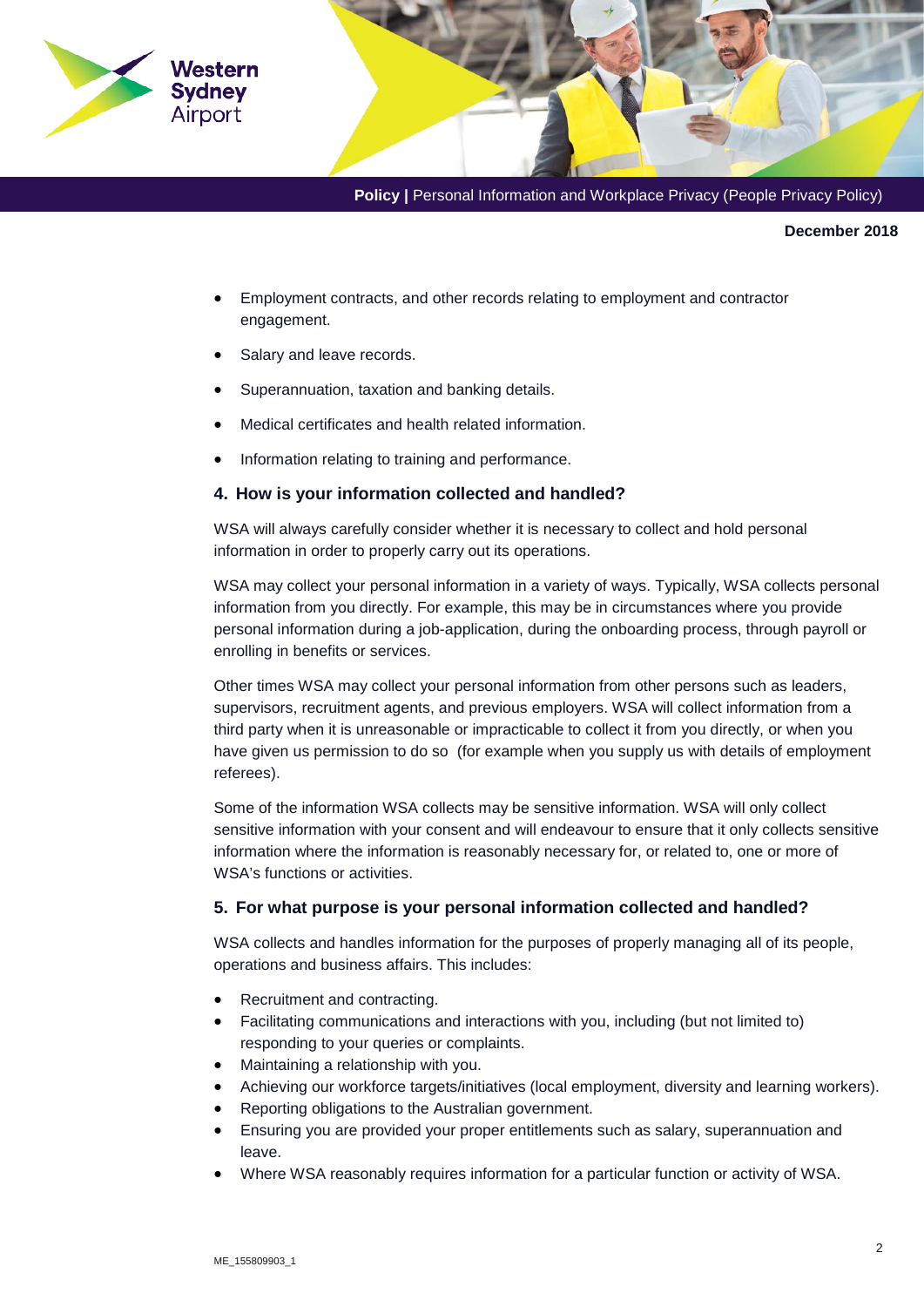

**Policy | Personal Information and Workplace Privacy (People Privacy Policy)** 

**December 2018** 

- Investigating, managing, responding to or defending any claims made against or involving **WSA**
- Complying with our legal obligations, including but not limited to those under Australian law.
- Any secondary purpose incidental to these purposes.

### **6. Disclosure**

WSA may disclose personal information for the purpose for which it was collected. We will not sell your personal information.

WSA may disclose personal information to third parties such as contractors, professional advisors and service providers that perform services for or on behalf of WSA, where the provision of the personal information is required to deliver those services.

We will only disclose personal information for other purposes if you consent, if the disclosure is required or authorised by or under an Australian law or a court / tribunal order, or otherwise in accordance with the Privacy Act. This may include disclosures that are required to meet legal requirements.

WSA will only disclose personal information to an overseas third party if you consent or if the disclosure is authorised or required by law.

### **7. Accessing and correcting personal information**

WSA will take reasonable steps to ensure the personal information WSA collects, holds and discloses is correct and complete.

You may request access to your personal information held by WSA. You may also request WSA correct any personal information that you believe is inaccurate, out of date or incomplete.

You can make an access or correction request by speaking with your leader if you are employed at WSA, or by emailing **privacy@wsaco.com.au "Attention Privacy Officer"** or writing to WSA at the following address:

## **WSA Co Ltd Attention: Privacy Officer PO Box 397 LIVERPOOL NSW 1871**

Not all employment records are subject to the APPs, and an access or correction request may be refused in certain circumstances under the Privacy Act. We will notify you and provide reasons for any refusal decision.

### **8. How can you make a complaint?**

If you are a WSA employee, we encourage you to speak to your leader. Alternatively, you may email **privacy@wsaco.com.au** or write to the Privacy Officer at the address listed above.